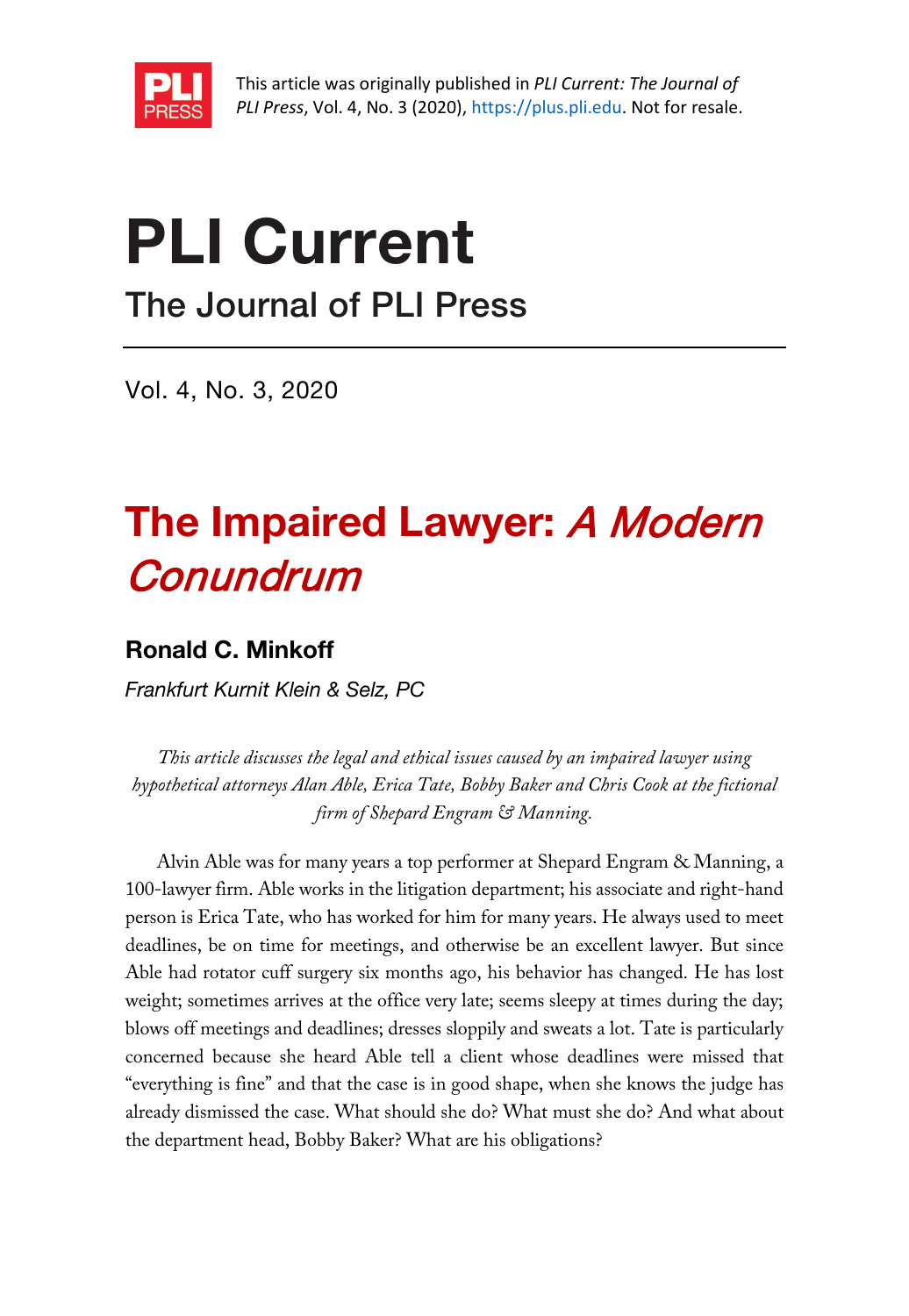#### PLI CURRENT: THE JOURNAL OF PLI PRESS

Lawyers can be impaired for different reasons including alcoholism, drug addiction, mental health issues, or age. Collectively, we will refer to these with the abbreviation "ADM." If left untreated, these afflictions can damage or destroy careers, negatively impact families, and even be health and life-threatening. But attorneys are not the only ones at risk: their impairment can harm clients and create malpractice liability for their law firm. All of this is well-known. What is less well-known is that the lawyers working at the impaired lawyer's firm—Tate and Baker in our hypothetical—also face their own ethical and practical obstacles. This article is written from their perspectives, to show how important it is for lawyers to recognize the "Alan Ables" in their midsts and find ways to help them within the context of the Rules of Professional Conduct (the "Rules"). We will use the Model Rules ("MRs") as the touchstone here, recognizing that relevant Rules may differ slightly among the various states.

# Recognizing an Impairment

What are signs of an impairment? Some widely recognized signs of a drug or alcohol impairment are: [1](#page-1-0)

- Weight loss
- Sleeplessness at night/Drowsiness in office
- Sudden and intense sweats
- Hand tremors
- Inattention to deadlines
- Poor personal hygiene
- Isolation from family and friends
- Financial difficulties
- Change in habits following injury or surgery

<span id="page-1-0"></span><sup>1</sup> Alta Mira, *Characteristics and Symptoms of Drug Addictions* (2020),

[https://www.altamirarecovery.com/drug-addiction/characteristics-symptoms-drug](https://www.altamirarecovery.com/drug-addiction/characteristics-symptoms-drug-addictions/)[addictions/.](https://www.altamirarecovery.com/drug-addiction/characteristics-symptoms-drug-addictions/)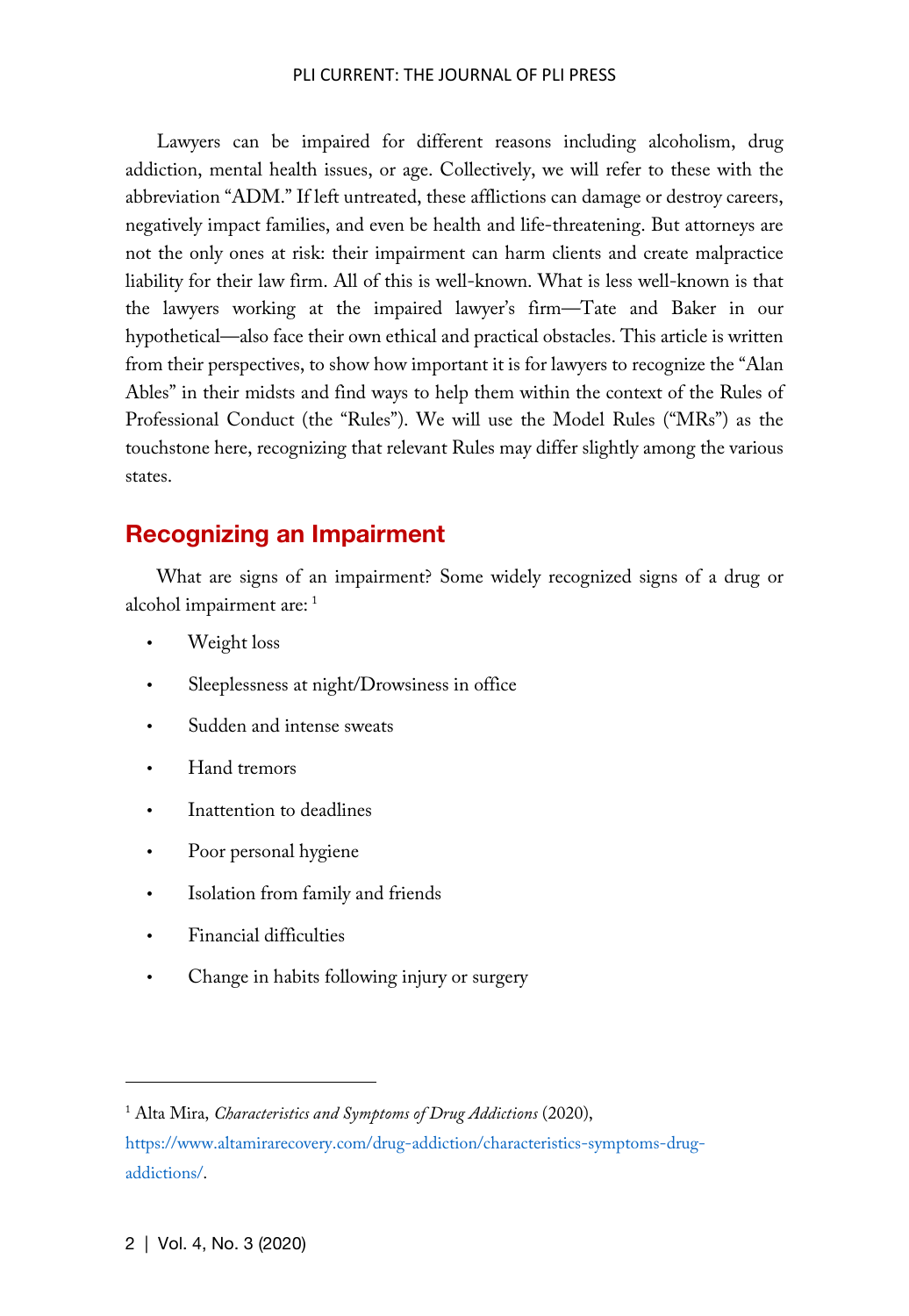While any one of these might not be enough to sound the alarm, a combination certainly will. Similar signs may reflect mental impairment or age-related impairment, though we should also include forgetfulness, reality distortion, paranoia, manic episodes and increased rigidity.[2](#page-2-0)

# Relevant Ethics Rules

## Model Rule 8.3

Any lawyer who, like Tate, observes these signs of impairment in a fellow lawyer and who also becomes aware that the potentially impaired lawyer may have violated one or more Rules must decide whether she is obligated to report that lawyer pursuant to MR 8.3(a), which states:

A lawyer who knows that another lawyer has committed a violation of the Rules of Professional Conduct that raises a substantial question as to that lawyer's honesty, trustworthiness or fitness as a lawyer in other respects, shall inform the appropriate professional authority.<sup>[3](#page-2-1)</sup>

This Rule—which many call "the rat rule"—is not lightly invoked. While a lawyer always has the option to report another lawyer that they *believe* may have violated a disciplinary rule, reporting becomes *mandatory* only if certain requirements are met.

*First*, the reporting lawyer (Tate) must "know" that Able has violated a Rule. Under MR 1.0(f), knowledge "denotes actual knowledge of the fact in question."<sup>[4](#page-2-2)</sup> Mere suspicion or even reasonable belief is not enough, though "a person's knowledge may be inferred from circumstances."[5](#page-2-3)

<span id="page-2-0"></span><sup>2</sup> *10 Symptoms of Dementia*, Facty, [https://facty.com/conditions/dementia/10-symptoms-of](https://facty.com/conditions/dementia/10-symptoms-of-dementia/?style=quick&utm_source=adwords&adid=357921654130&ad_group_id=79147232784&utm_medium=c-search&utm_term=signs%20of%20dementia&utm_campaign=FH-USA---Search---Dementia-Signs---Desktop&gclid=EAIaIQobChMIwsa0jt-q7QIVlr7ICh004AD7EAAYAiAAEgI8gvD_BwE)[dementia/?style=quick&utm\\_source=adwords&adid=357921654130&ad\\_group\\_id=79147232](https://facty.com/conditions/dementia/10-symptoms-of-dementia/?style=quick&utm_source=adwords&adid=357921654130&ad_group_id=79147232784&utm_medium=c-search&utm_term=signs%20of%20dementia&utm_campaign=FH-USA---Search---Dementia-Signs---Desktop&gclid=EAIaIQobChMIwsa0jt-q7QIVlr7ICh004AD7EAAYAiAAEgI8gvD_BwE) [784&utm\\_medium=c-search&utm\\_term=signs%20of%20dementia&utm\\_campaign=FH-](https://facty.com/conditions/dementia/10-symptoms-of-dementia/?style=quick&utm_source=adwords&adid=357921654130&ad_group_id=79147232784&utm_medium=c-search&utm_term=signs%20of%20dementia&utm_campaign=FH-USA---Search---Dementia-Signs---Desktop&gclid=EAIaIQobChMIwsa0jt-q7QIVlr7ICh004AD7EAAYAiAAEgI8gvD_BwE)

[USA---Search---Dementia-Signs---Desktop&gclid=EAIaIQobChMIwsa0jt-](https://facty.com/conditions/dementia/10-symptoms-of-dementia/?style=quick&utm_source=adwords&adid=357921654130&ad_group_id=79147232784&utm_medium=c-search&utm_term=signs%20of%20dementia&utm_campaign=FH-USA---Search---Dementia-Signs---Desktop&gclid=EAIaIQobChMIwsa0jt-q7QIVlr7ICh004AD7EAAYAiAAEgI8gvD_BwE)

[q7QIVlr7ICh004AD7EAAYAiAAEgI8gvD\\_BwE](https://facty.com/conditions/dementia/10-symptoms-of-dementia/?style=quick&utm_source=adwords&adid=357921654130&ad_group_id=79147232784&utm_medium=c-search&utm_term=signs%20of%20dementia&utm_campaign=FH-USA---Search---Dementia-Signs---Desktop&gclid=EAIaIQobChMIwsa0jt-q7QIVlr7ICh004AD7EAAYAiAAEgI8gvD_BwE) (last updated Apr. 8, 2020).

<span id="page-2-1"></span><sup>3</sup> Model Rules of Prof'l Conduct 8.3(a) (2020).

<span id="page-2-2"></span><sup>4</sup> Model Rules of Prof'l Conduct 1.0(f) (2020).

<span id="page-2-3"></span><sup>5</sup> *Id.*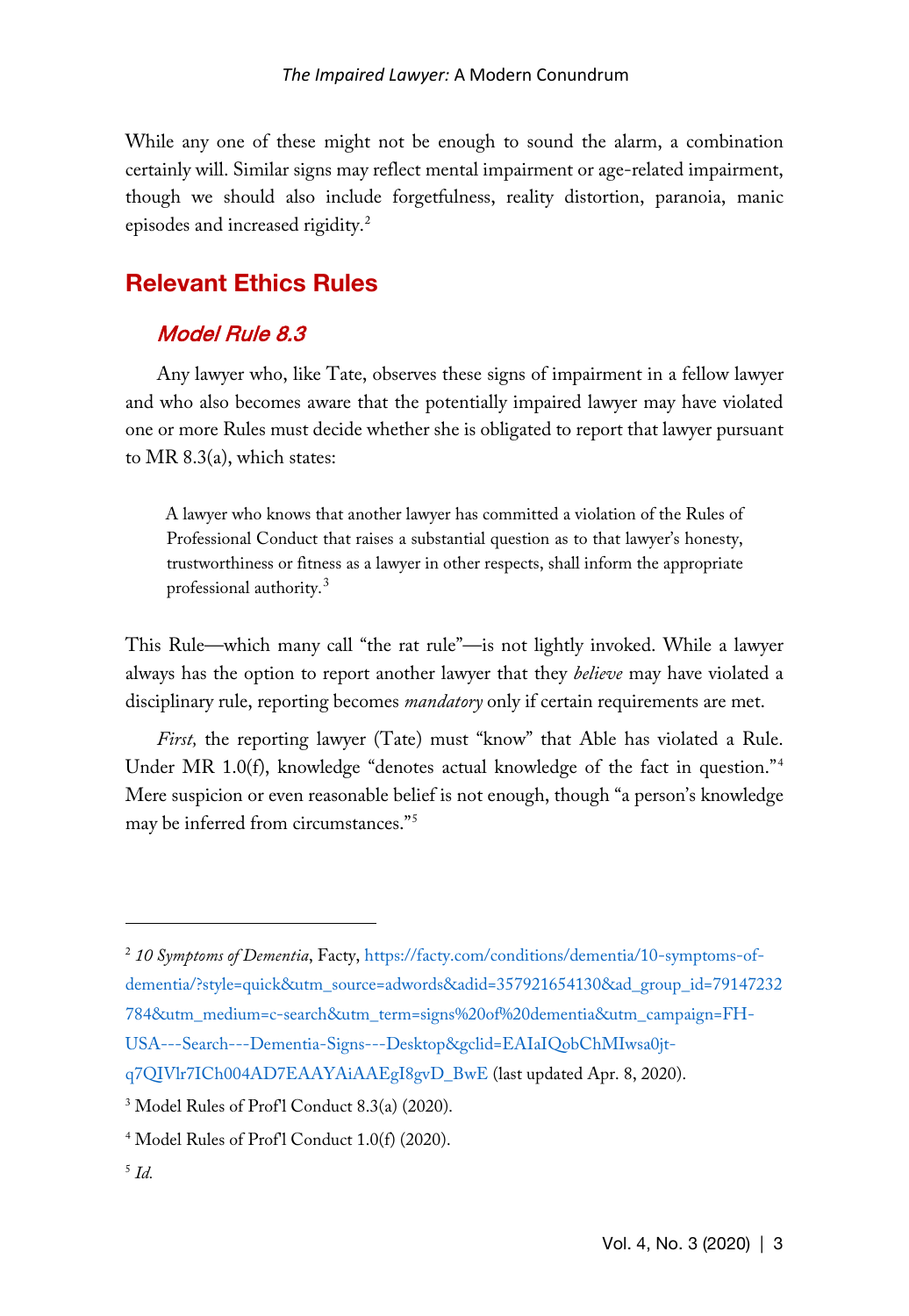#### PLI CURRENT: THE JOURNAL OF PLI PRESS

*Second,* there has to have been an actual Rule violation, as opposed to conduct the reporting lawyer thinks is impermissible but is not.<sup>[6](#page-3-0)</sup>

*Third*, the Rule violation has to "raise<sup>[]</sup> a substantial question as to the potentially impaired lawyer's honesty, trustworthiness and fitness to practice law."<sup>[7](#page-3-1)</sup> The term "substantial" refers "to the seriousness of the possible offense and not the quantum of evidence of which the lawyer is aware."<sup>[8](#page-3-2)</sup> So not just any Rule violation will do. Moreover, there has to be a link between that violation and, in our case, Able's potential impairment—an issue which adversely reflects on his "fitness" to practice.<sup>[9](#page-3-3)</sup>

*Fourth,* the report must be made to "the appropriate professional authority," which, according to the MRs, means "the bar disciplinary agency unless some other agency, such as a peer review agency, is more appropriate in the circumstances."<sup>[10](#page-3-4)</sup> In some jurisdictions, such as New York, the report may also be made to a relevant tribunal who has authority to act, such as the court presiding over a litigated matter.<sup>[11](#page-3-5)</sup>

*Fifth,* neither Tate nor any other firm lawyer is obligated to report information "otherwise protected by Rule 1.6"—in other words, if the information falls within attorney-client confidentiality.<sup>[12](#page-3-6)</sup> "Rule 8.3(c) makes the duty to report subordinate to the duty of confidentiality set forth in Rule 1.6."[13](#page-3-7) Thus, before reporting, Tate would have to obtain the affected client's consent and will not be obligated to report absent

<span id="page-3-6"></span><sup>12</sup> Model Rules of Prof'l Conduct 8.3(c) (2020).

<span id="page-3-0"></span><sup>6</sup> *See* Kan. Ethics Op. 14-01 (2014) (no obligation to report lawyer's forgetfulness if no rule violation ensues).

<span id="page-3-1"></span><sup>7</sup> Model Rules of Prof'l Conduct 8.3(a) (2020).

<span id="page-3-2"></span><sup>8</sup> Model Rules of Prof'l Conduct 8.3 cmt. 3 (2020).

<span id="page-3-3"></span><sup>9</sup> *See, e.g.*, Colo. Ethics Op. 124 (2012) (substantial question regarding materially impaired lawyer's fitness arises if he fails or refuses to cease representing clients); Utah Ethics Op. 98- 12 (1998) (lawyer's possession of unlawful controlled substance must be reported if it raises "substantial question" about honesty, trustworthiness and fitness).

<span id="page-3-4"></span><sup>10</sup> Model Rules of Prof'l Conduct 8.3 cmt. 3.

<span id="page-3-5"></span><sup>11</sup> N.Y. RULES OF PROF'L CONDUCT R. 8.3(a) (must report "to a tribunal or other authority empowered to investigate or act upon such violation").

<span id="page-3-7"></span><sup>13</sup> Ellen J. Bennet & Helen W. Gunnarsson, eds, ANNOTATED MODEL RULES OF PROFESSIONAL CONDUCT 701 (ABA, 9th ed. 2019) (hereafter Annotated Model Rules).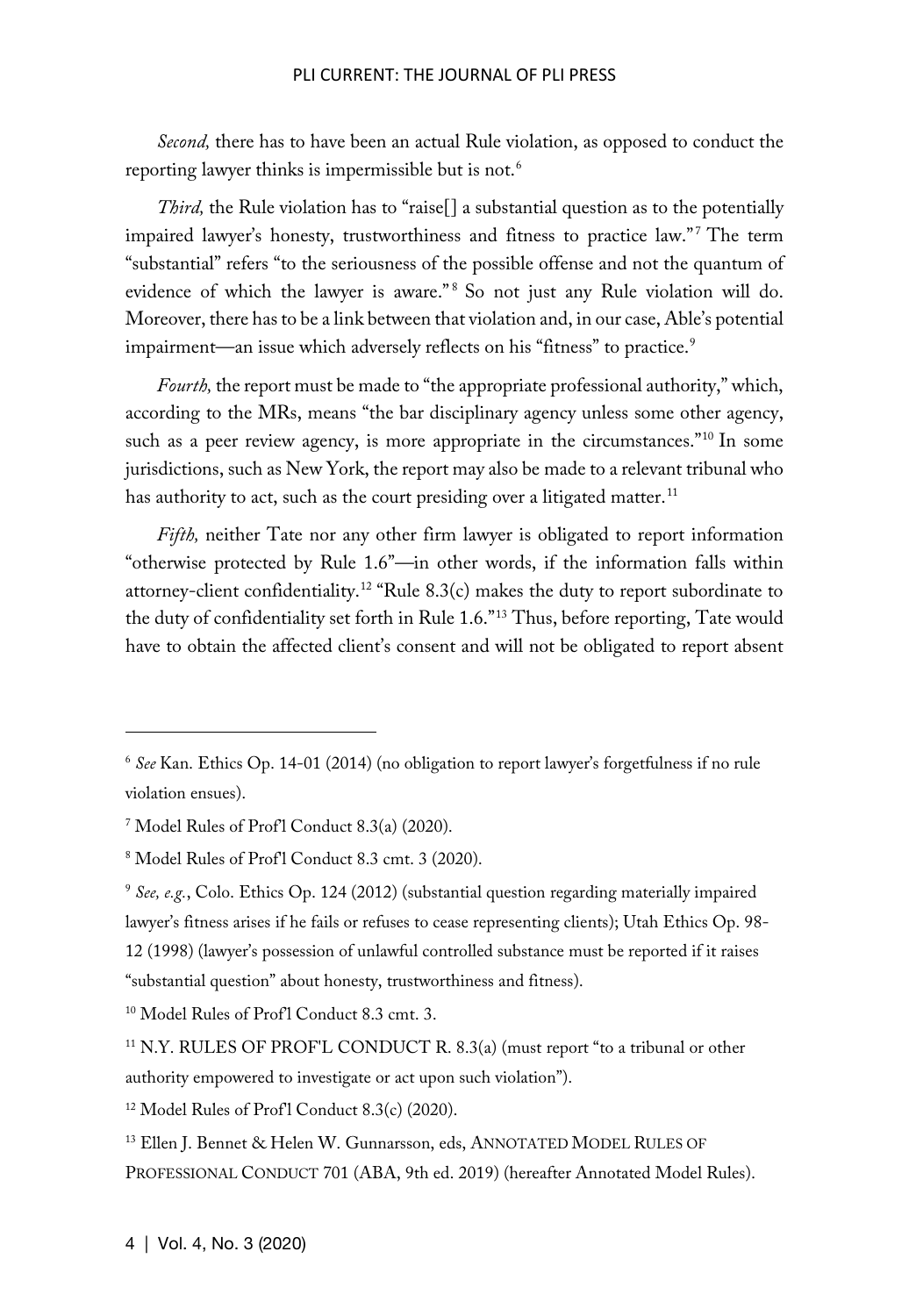that consent.[14](#page-4-0) Obtaining that consent requires the reporting lawyer to disclose the misconduct (though perhaps not the lawyer's impairment) to the client.<sup>[15](#page-4-1)</sup> To obtain consent, however, the reporting lawyer must also inform the client that the information is protected by confidentiality and about the risks and benefits of disclosure.

*Sixth,* there is one additional exception: Tate would not be obligated to report if the impairment is resolved or if Able is in treatment.<sup>[16](#page-4-2)</sup>

#### Model Rule 5.1(a)

An associate working for an impaired partner may have enough information to meet the MR 8.3(a) reporting requirements, as Tate does in our example, but often does not have the full picture, or may simply hesitate before acting on their own in such a serious situation, especially if client confidences are involved. For that reason, we often advise subordinate lawyers to elevate the matter to a supervisor like Baker. This relieves the subordinate lawyer of some ethical risk. Although a subordinate lawyer is "bound by the Rules of Professional Conduct," he or she "does not violate [the Rules] if [he or she] acts in accordance with a supervisory lawyer's reasonable resolution of an arguable question of professional duty."[17](#page-4-3) Accordingly, if whether to report an impaired lawyer is a close question—which is not the case for Tate—the subordinate lawyer may rely on a supervisor's determination about how to proceed.

As department head, Baker has independent ethical responsibilities in addition to those in MR 8.3(a) for dealing with impaired lawyers. For example, MR 5.1 "imposes a duty upon partners, lawyers with comparable managerial authority, and lawyers who directly supervise other lawyers to oversee the conduct of lawyers within their firms or organizations."[18](#page-4-4) This means they have to make "reasonable efforts to ensure that the

<span id="page-4-0"></span><sup>14</sup> *See, e.g.*, ABA Formal Ethics Op. 08-453 (2008) (firm's general counsel's knowledge of a constituent lawyer's misconduct may be information relating to the representation of the firm's client, requiring that client's consent before reporting).

<span id="page-4-1"></span><sup>15</sup> *See* discussion of Rule 1.4 below.

<span id="page-4-2"></span><sup>16</sup> *Id.*; *see also* Va. State Bar 1886 (2016) (same exception unless violation involved dishonesty or stealing).

<span id="page-4-3"></span> $17$  Model Rules of Prof'l Conduct 5.2(a) and (b) (2020).

<span id="page-4-4"></span><sup>18</sup> Annotated Model Rules at 499.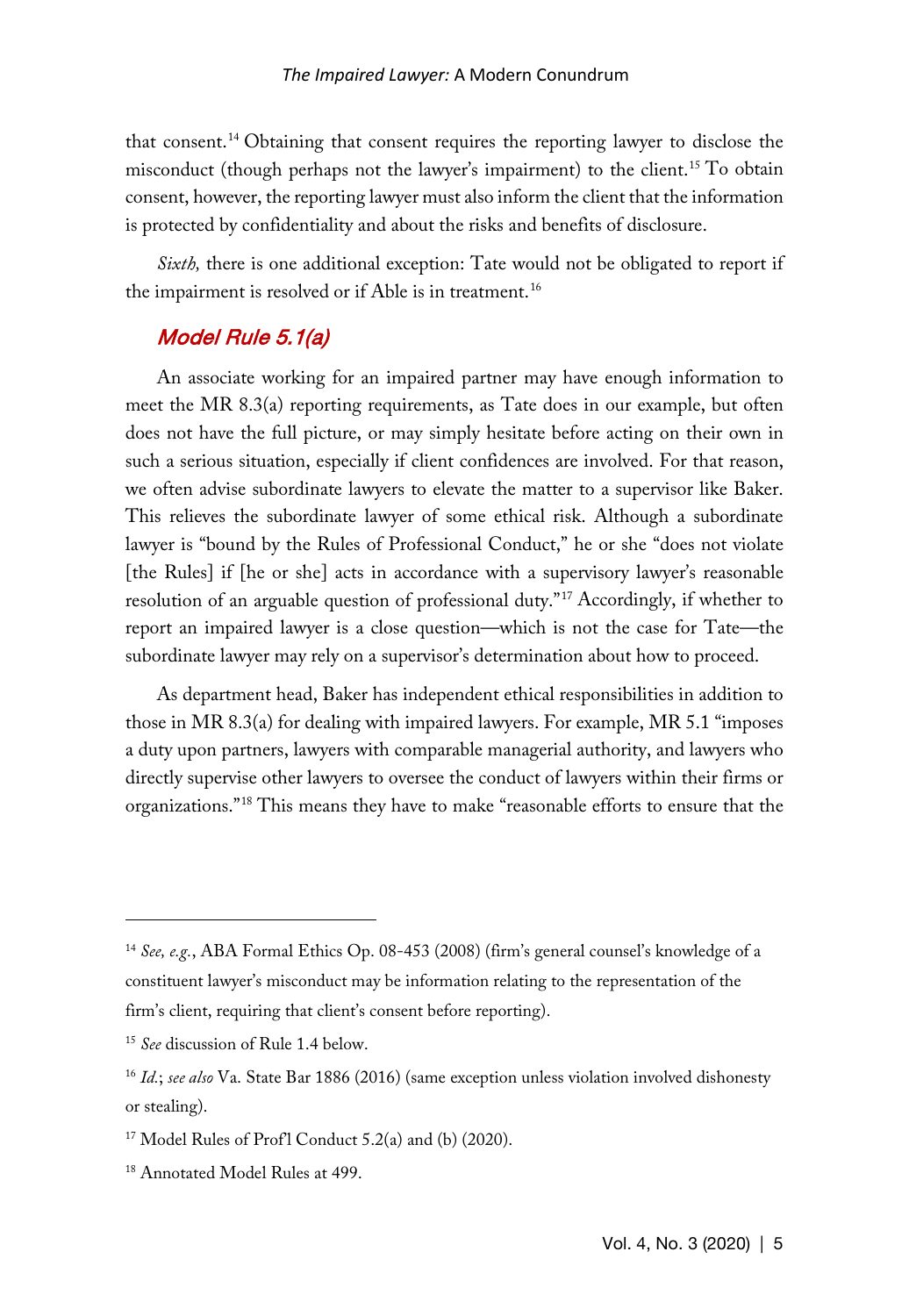other lawyer[s in the firm] conform[] to the Rules of Professional Conduct."[19](#page-5-0) If Baker is in a high enough position at the firm, MR 5.1(b) makes him responsible for the conduct of both subordinate lawyer Tate (does she have to report?) and impaired lawyer Able (should he be allowed to continue representing clients? Is further inquiry required?).

There is also an oft-overlooked remediation obligation under MR 5.1(c)(2). That Rule would make Baker responsible for Able's Rules violation if Baker (a) had managerial authority in the law firm or direct authority over Able; and (b) "[knew] of the conduct at a time when its consequences [could] be avoided or mitigated but fail[ed] to take reasonable remedial action."[20](#page-5-1) What "remedial action" is "reasonable" in a given situation will depend on the facts. Comment 5 to MR 5.1 states that "[a]ppropriate remedial action by a partner or managing lawyer would depend on the immediacy of that lawyer's involvement and the seriousness of the misconduct,"<sup>[21](#page-5-2)</sup> which could require Baker to intervene in the client relationship<sup>[22](#page-5-3)</sup> or even take action in a court proceeding to repair the damage. $^{23}$  $^{23}$  $^{23}$ 

### Model Rule 1.4

Also important is MR 1.4, which imposes two relevant obligations: 1) to "keep the client reasonably informed about the status of the matter;" and 2) "to explain a matter to the extent reasonably necessary to permit the client to make informed decisions regarding the representation."[24](#page-5-5) As applied to Able's situation, this means that both Tate and Baker have an obligation to tell the client about his impairment and any damage Able caused the client so that he or she can make informed decisions. For example, the client must be told if Able misses a deadline, if Able goes into in-patient rehab and temporarily cannot handle the client's case, and if Able steals the client's

<span id="page-5-0"></span><sup>19</sup> Model Rules of Prof'l Conduct 5.1(b) (2020).

<span id="page-5-1"></span><sup>&</sup>lt;sup>20</sup> Model Rules of Prof<sup>1</sup> Conduct  $5.1(c)(2)$ .

<span id="page-5-2"></span><sup>21</sup> Model Rules of Prof'l Conduct 5.1 cmt. 5 (2020).

<span id="page-5-3"></span><sup>22</sup> *See, e.g.*, Whelan's Case, 619 A.2d 571 (N.H. 1992) (supervisors need to get client's informed consent where subordinate lawyer left himself a substantial gift).

<span id="page-5-4"></span><sup>23</sup> *See, e.g.*, In re Kline, 311 P.2d 321 (Kan. 2013) (supervisors must take steps to correct improper filing of sealed documents as exhibits to publicly filed brief).

<span id="page-5-5"></span><sup>&</sup>lt;sup>24</sup> Model Rules of Prof<sup>1</sup> Conduct  $1.4(a)(3)$ –(b).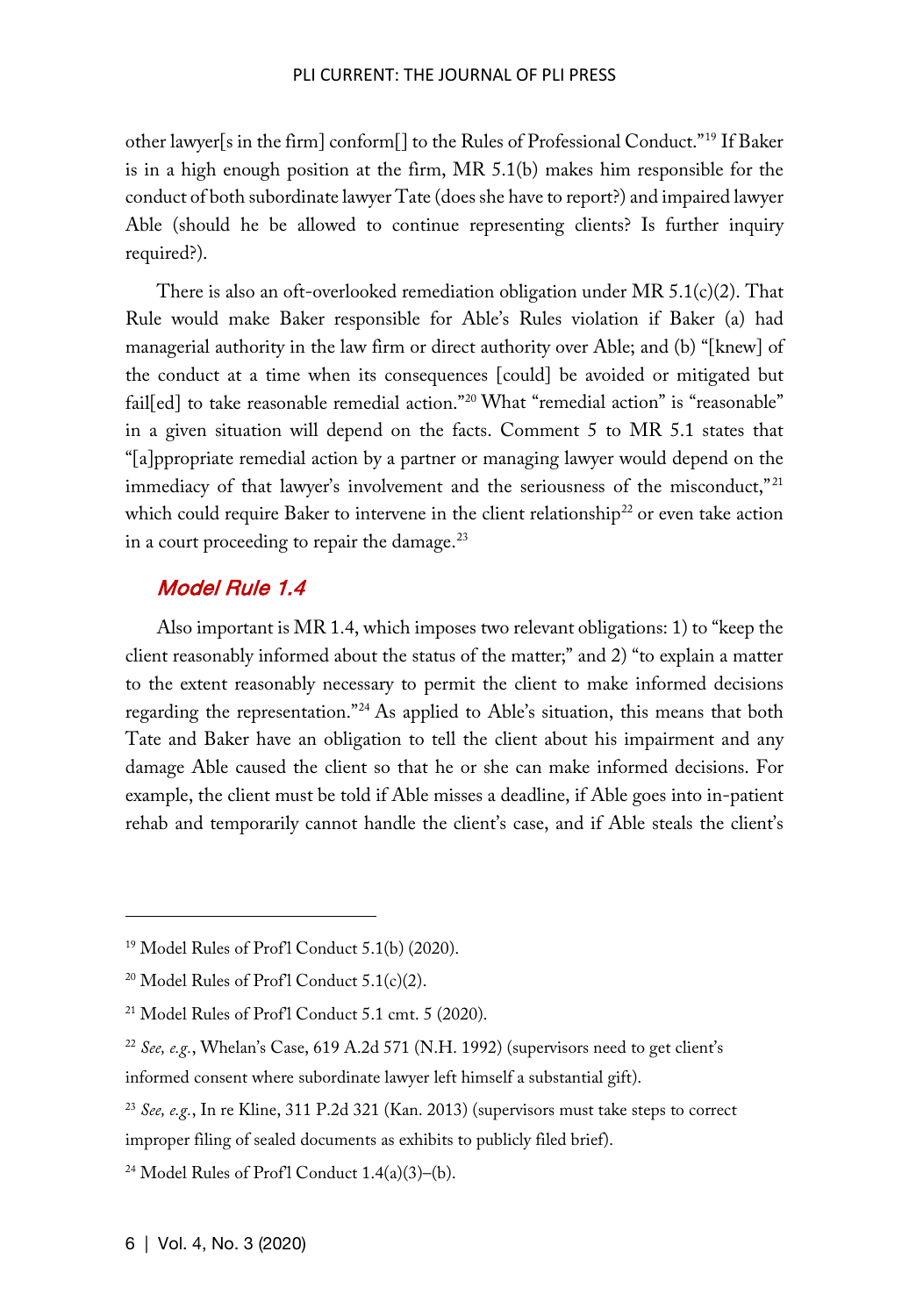money out of the firm escrow account. [25](#page-6-0) In this case, Able is obligated to informed the client that his or her case has been dismissed and that Able did not accurately convey the status of the case to the client., but if he cannot or will not make that disclosure, other firm lawyers must fill the gap and make sure the communication takes place.<sup>[26](#page-6-1)</sup>

# ABA Formal Op. 03-429 (2003)

All of these ethical obligations put enormous pressure not just on the impaired lawyer, but on the impaired lawyer's colleagues and supervisors. The ABA Standing Committee on Ethics and Professional Responsibility addressed this in ABA Formal Op. 03-429 (2003). The Committee, in addition to reminding supervisors about their obligations under MR 1.4 and 8.3, interpreted MR 5.1 broadly as requiring a lawyer with direct supervisory authority over an impaired lawyer to take steps to provide "reasonable assurances that the impairment will not result in a violation of the Rules."[27](#page-6-2) Crucially, this includes confronting the lawyer about the impairment and insisting that the lawyer get appropriate treatment or other assistance.

# Confronting an Impaired Lawyer

Confronting a long-time colleague like Able about a potential impairment is never easy. Lawyers supremely confident before judges and juries may suddenly become filled with self-doubt. "Who am I to decide if a lawyer is impaired? I'm not a doctor. And what is the right thing to say? I don't want to send this person off the deep-end by doing the wrong thing."

Fortunately, help is available. Most large bar associations, including the ABA and many state and local bars, have Lawyer Assistance Programs (LAP) that can provide invaluable assistance to impaired lawyers, their law firms, and their families. As the issue of lawyer impairment has come out of the shadows in recent years—particularly with regard to lawyer aging and mental illness—LAPs have become more ubiquitous while broadening the scope of the services they provide; they no longer limit themselves

<span id="page-6-0"></span><sup>25</sup> *See, e.g.*, N.C. Ethics Op. 2015-4 (2015) (lawyer must promptly notify the client of an error that materially prejudiced client's interest).

<span id="page-6-1"></span><sup>26</sup> *See* Virginia State Bar Op. 1886 (2016) (applying MR 1.4 requirements to situations involving impaired lawyers).

<span id="page-6-2"></span><sup>27</sup> ABA Comm. On Ethics & Prof'l Responsibility, Formal Op. 03-429 (2003).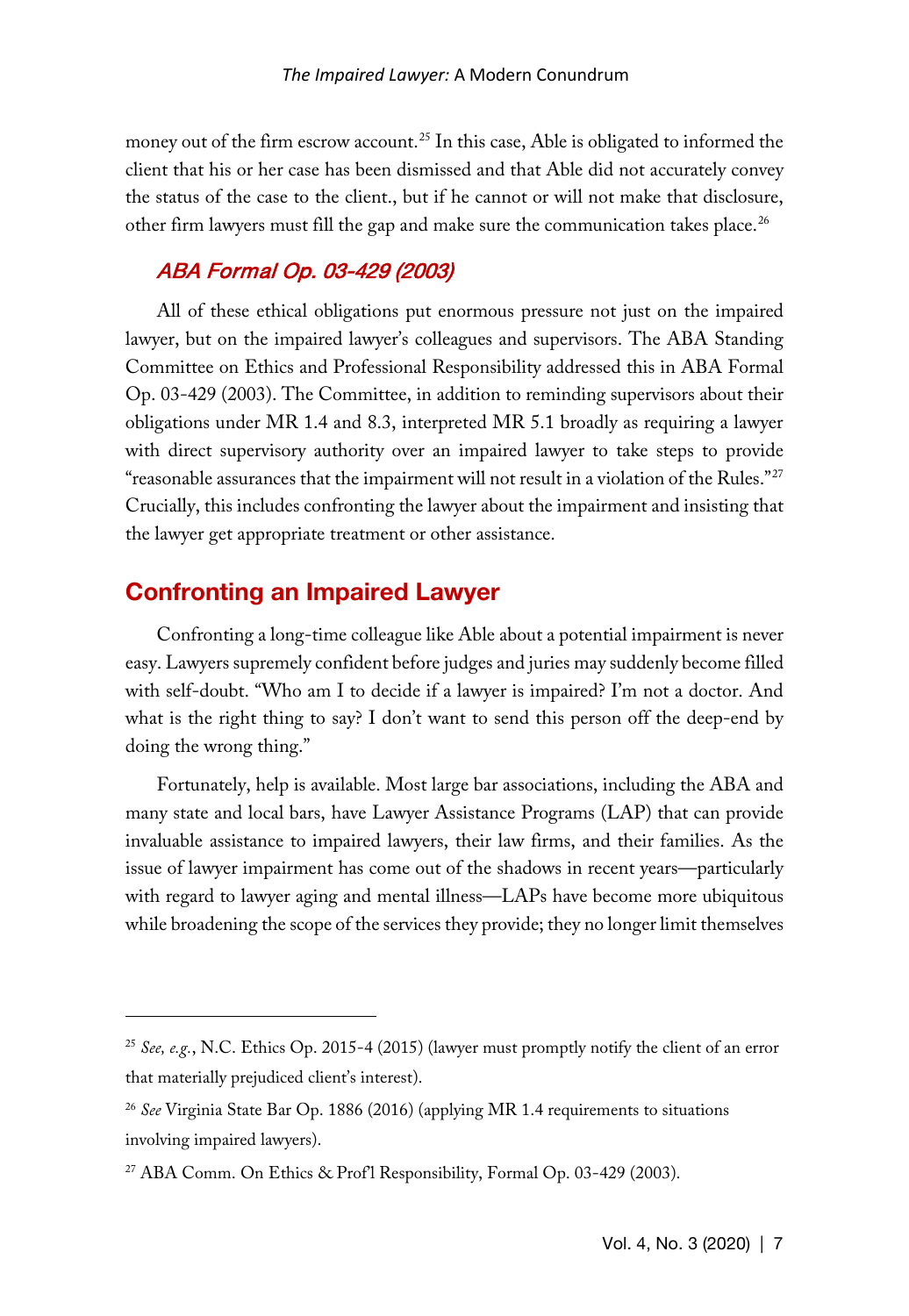#### PLI CURRENT: THE JOURNAL OF PLI PRESS

to drug and alcohol treatment. New York alone has 17 local bar-sponsored LAPs in addition to the New York State Bar Association program.

A LAP provides many options that can help Able's law firm confront him about his problem. From the outset, a firm representative can speak to LAP personnel to determine whether the symptoms Tate and Baker are observing reflect an impairment at all, and what sort of impairment it might be. LAP personnel can help determine, for example, whether an impairment might be drug or alcohol related or may involve mental illness. These are often hard to tell apart and require different treatment regimens. LAP personnel can also discuss the various services they offer and how to convince Able to take advantage of them.

This initial step is crucial. Lawyers and law firms should not confront potentially impaired colleagues without first obtaining a professional opinion, however informal, that an impairment may exist and what it might be. Of course, LAPs are not the only source of this information; mental health and substance abuse treatment professionals can also help. A mistake or misunderstanding on this score can have a devastating impact on the targeted lawyer's relationship with the firm.

Once the firm decides that Able is indeed impaired, it must confront him. There is no one way to do this, and it may have to be done several times, in several different ways, before Able seeks out the treatment he needs. Generally, the first confrontation would involve a meeting between Able and someone at the firm he trusts—in our hypothetical this could be Able's long-time partner, Chris Cook—who can raise the firm's concerns after some coaching from LAP personnel. Through Cook, the firm should offer Able treatment options, and even a medical leave. The goal is not to be punitive; whether stemming from drug or alcohol abuse or mental illness, the problem is *an illness* and has to be approached in that light.

In the initial meeting, Cook may want to avoid bringing in a supervisor like Baker or the firm's General Counsel. Able may well be in denial, and having people present who will make him feel his job is threatened may actually drive him away from seeking help. What is most important is that Cook deliver a clear message that the firm is concerned and is willing to help.

It is crucial to remember that the intervening lawyer's message may not sink in the first few times it is delivered, in which case it may become necessary to include someone from the LAP and/or firm management in a subsequent meeting to make clear the seriousness of the situation. Sometimes even family members are asked to participate. As more people are added, it becomes increasingly difficult—though, sadly, not impossible—for Able to continue denying the problem and to refuse treatment. But if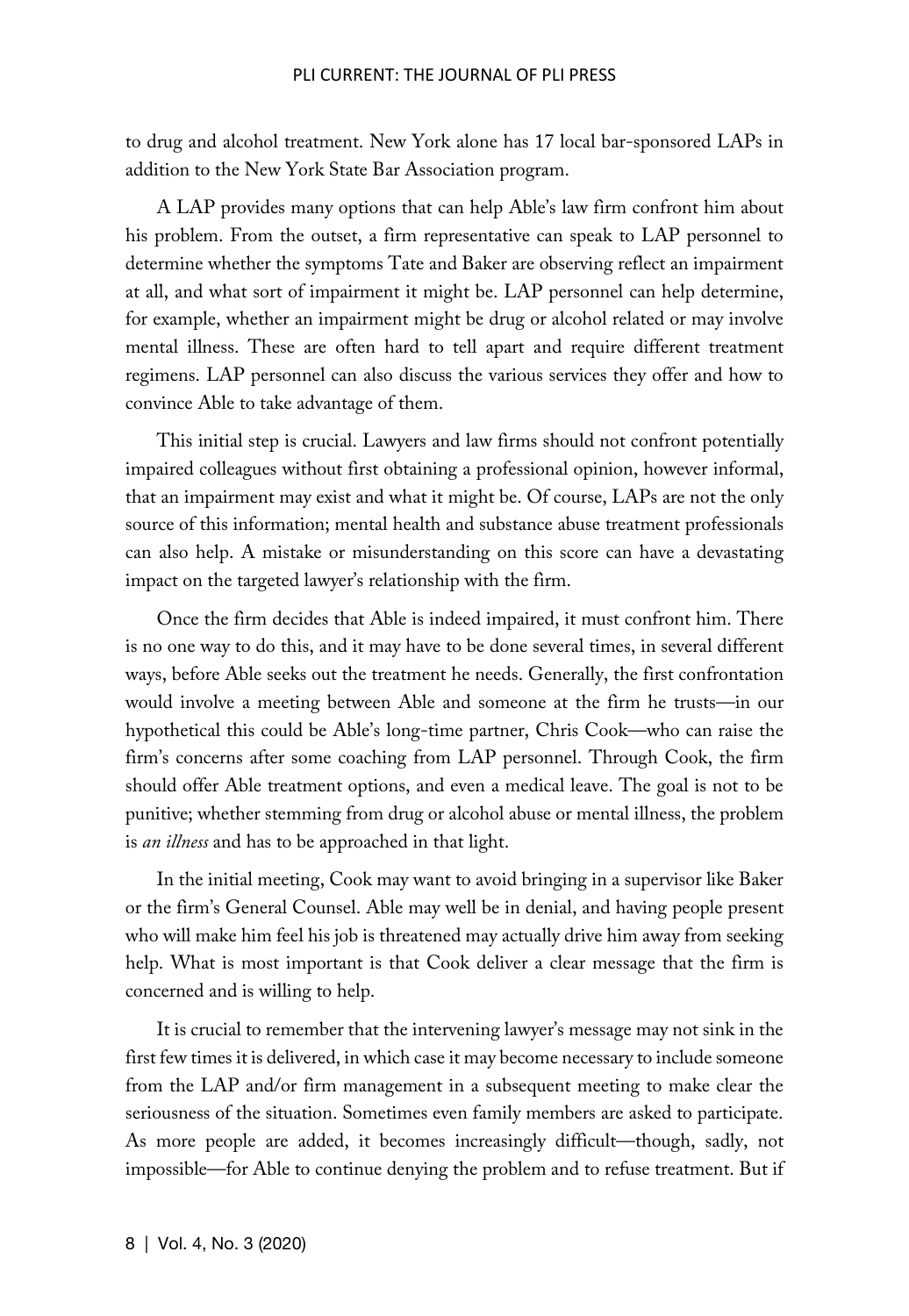he does, the firm must take steps to protect itself, including removing him from client matters, imposing an involuntary medical leave, or even, if all else fails, termination.

# The Protections the LAP Provides

These threats are the stick, but there is also a carrot. Participating in the LAP provides real advantages for Able, particularly if, as is the case here, he may be faced with a disciplinary complaint. Some of these advantages are set forth in the Model Rules themselves. For example, MR 8.3(c) says that information "gained by a lawyer or judge while participating in an approved lawyer assistance program" is not subject to mandatory reporting. Thus, a lawyer who serves as a sponsor to a substance-abusing colleague in a LAP does not have to report what she learns, even if it is not otherwise privileged.

The LAP is most valuable in the context of a disciplinary proceeding. Many, if not most, states have diversion programs for those who raise impairment issues as a defense to, or in mitigation of, a claimed disciplinary violation. For example, in New York, where each of New York's four Appellate Divisions oversees the disciplinary process in its locality, the court may either *sua sponte* or on application place the lawyer in a diversion program. This discretionary decision will be based on the nature of the misconduct; whether the lawyer was impaired when the misconduct took place; and whether the diversion "is in the public interest."<sup>[28](#page-8-0)</sup> Though it is not guaranteed, successful completion of the program can, and often does, result in dismissal of the charges. The case for dismissal becomes stronger if the lawyer entered the LAP before any misconduct was reported, showing that the lawyer acknowledged the problem and took steps to resolve it on their own, rather than being "forced" to do so because of a disciplinary complaint.

Everything that happens in the LAP is confidential. Moreover, LAP personnel can run interference for Able with the disciplinary authorities, letting them know of his good faith efforts to resolve his problem and ensure that the public will be protected from future harm. Every disciplinary prosecutor will be thrilled to get this type of assurance.

Compare this to what can happen if Able does not take advantage of the LAP (or any other kind of treatment) and the disciplinary prosecutors find out about the problem. Again using New York as an example—and to our knowledge the vast

<span id="page-8-0"></span><sup>28</sup> 22 N.Y.C.R.R. § 1240.11(a).